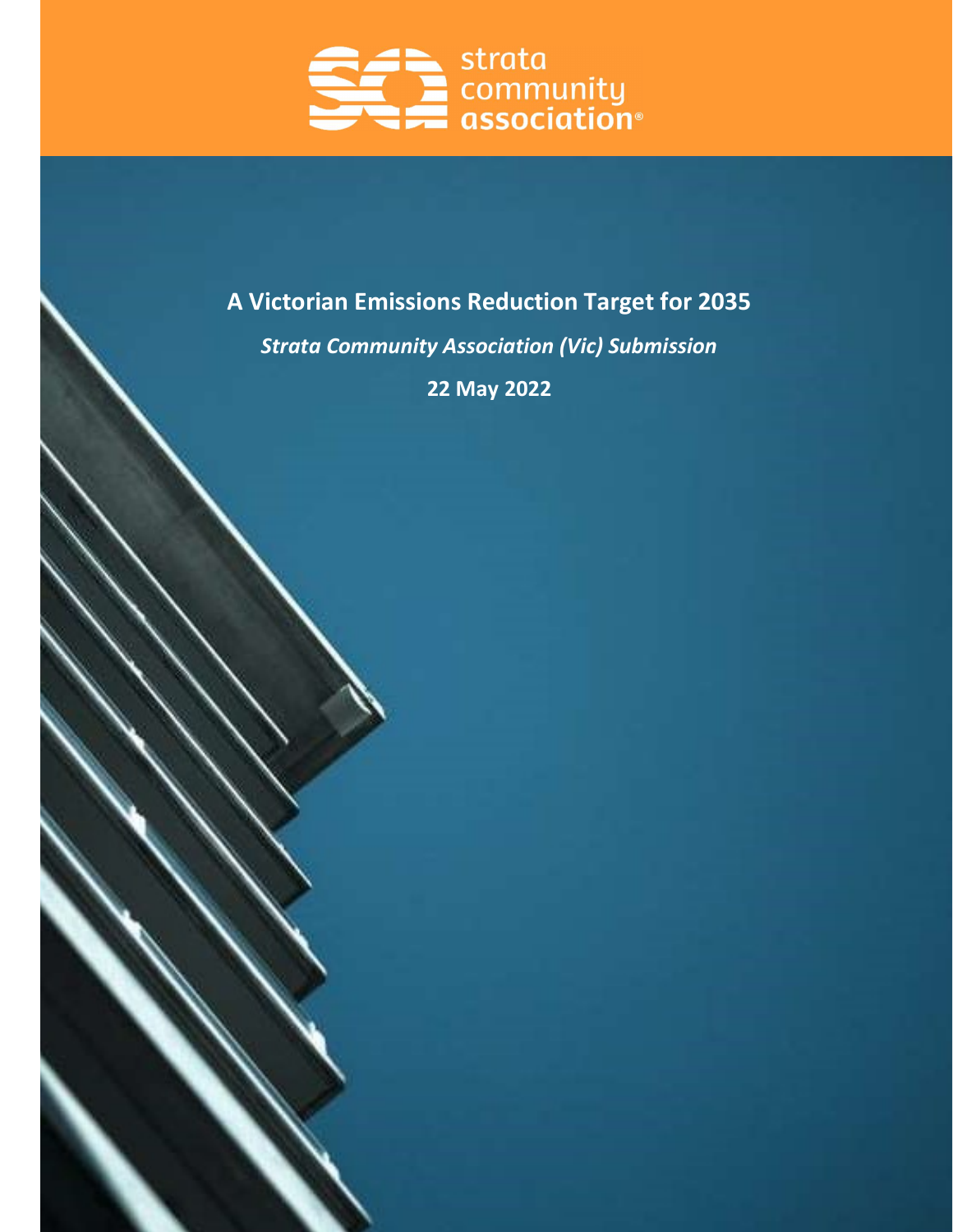

## Introduction

Strata Community Association (Vic) Ltd is the peak body for the Owners Corporations sector, which comprises commercial, industrial, and recreational properties ranging from two units in a suburban street to many hundreds of units in inner city apartment buildings. Owners Corporations represent property valued at over \$300 billion dollars and encompass commercial, retail, lifestyle resorts, retirement villages, car parks, storage facilities, industrial and, increasingly, mixed developments. More than \$1 billion per year is collected and spent. It is estimated that around 1.5 million Victorians — a quarter of the state's population — either live in, or own property in, an owners corporation.

#### Background – Strata Community Association (Vic)

SCA Victoria was established in 1990, it succeeds Owners Corporations Victoria (OCV) and Institute of Body Corporate Managers Victoria (IBCMV). With Continuing Professional Development (CPD), Best Practice Guidelines on regulatory and legislative amendments, updates on VCAT determinations and emerging issues, SCA members are best placed to manage OCs and empower Lot Owners and occupiers.

In Victoria, the Owners Corporations Act 2006 defines an Owners Corporation as a 'body corporate which is incorporated by registration of a plan of subdivision or a plan of strata or cluster subdivision.' The individual Lot Owners form a collective known as an Owners Corporation (OC). This is a legal entity which must comply with its governing legislation and enabled regulations. Owners Corporations can choose to appoint a registered manager who will act on their direction, including engaging contractors for maintenance and repairs, on behalf of the OC. The responsibility to maintain common property and shared services is that of the owners corporation. The manager assists the OC to meet these and other obligations. As part of the Annual General Meeting, Lot Owners collectively agree on a budget to the fund ongoing maintenance and shared service costs. Items agreed can include the management fee, caretaking costs including gardening, utility charges, repairs to essential services, insurance premiums and waste management expenses. These are funded through fees/levies.

For further information about this submission, please contact Liam Straughan, Public Relations and Media Officer, SCA (Vic). Liam.straughan@strata.community.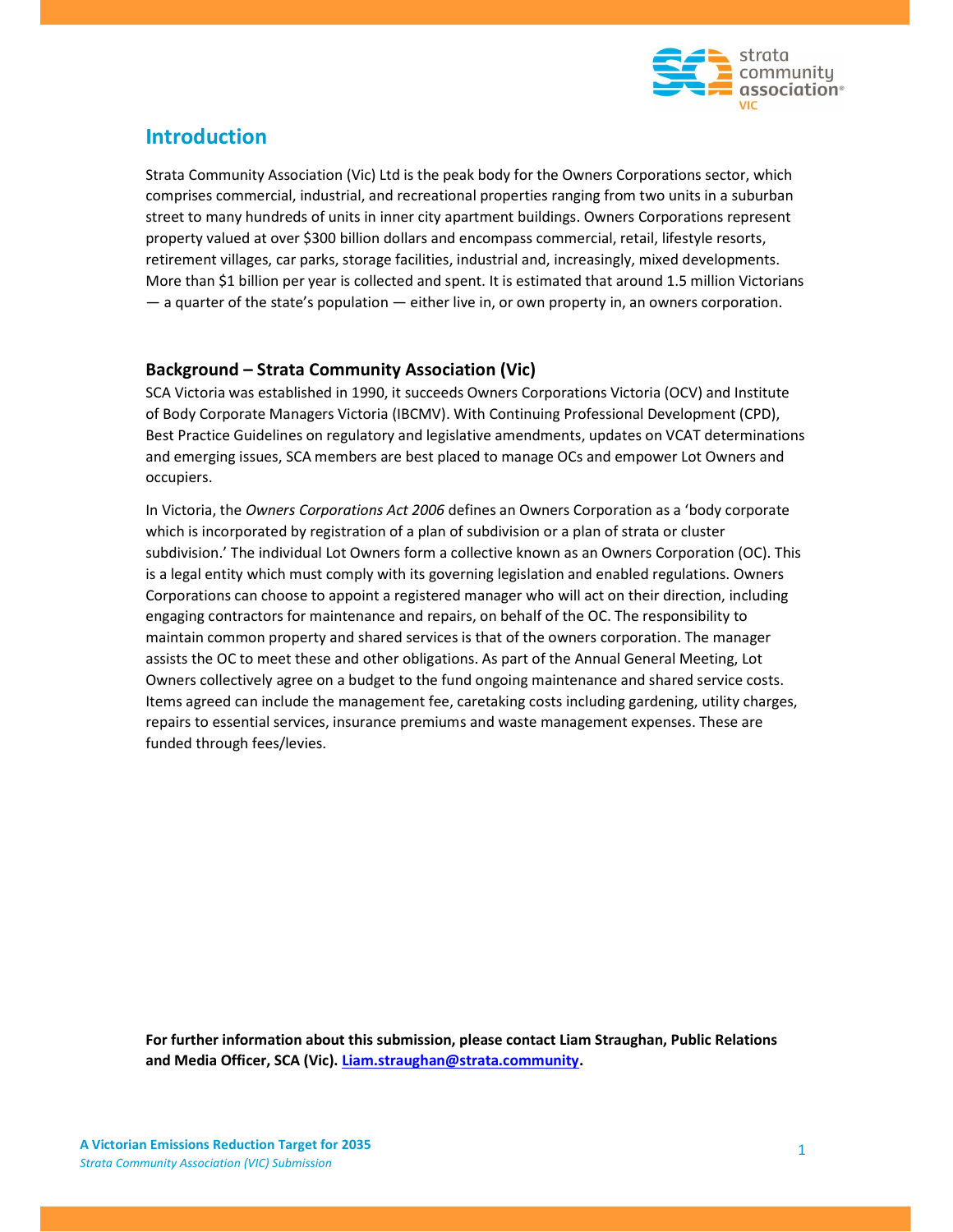

# A Victorian Emissions Reduction Target for 2035 - SCA (Vic) Submission

#### Summary

SCA (Vic) has responded to the issues paper made available to all respondents under the following themes for further consideration by the Expert Panel in the course of its delivery of recommendations to government:

- Theme 1: Options Available to Meet a Proposed 2035 Emissions Reduction Target
- Theme 2: Environmental and Economic Benefits in Meeting the Target
- Appendix 1: Cost Factors Affecting Existing Sustainability Targets Specific to Strata Communities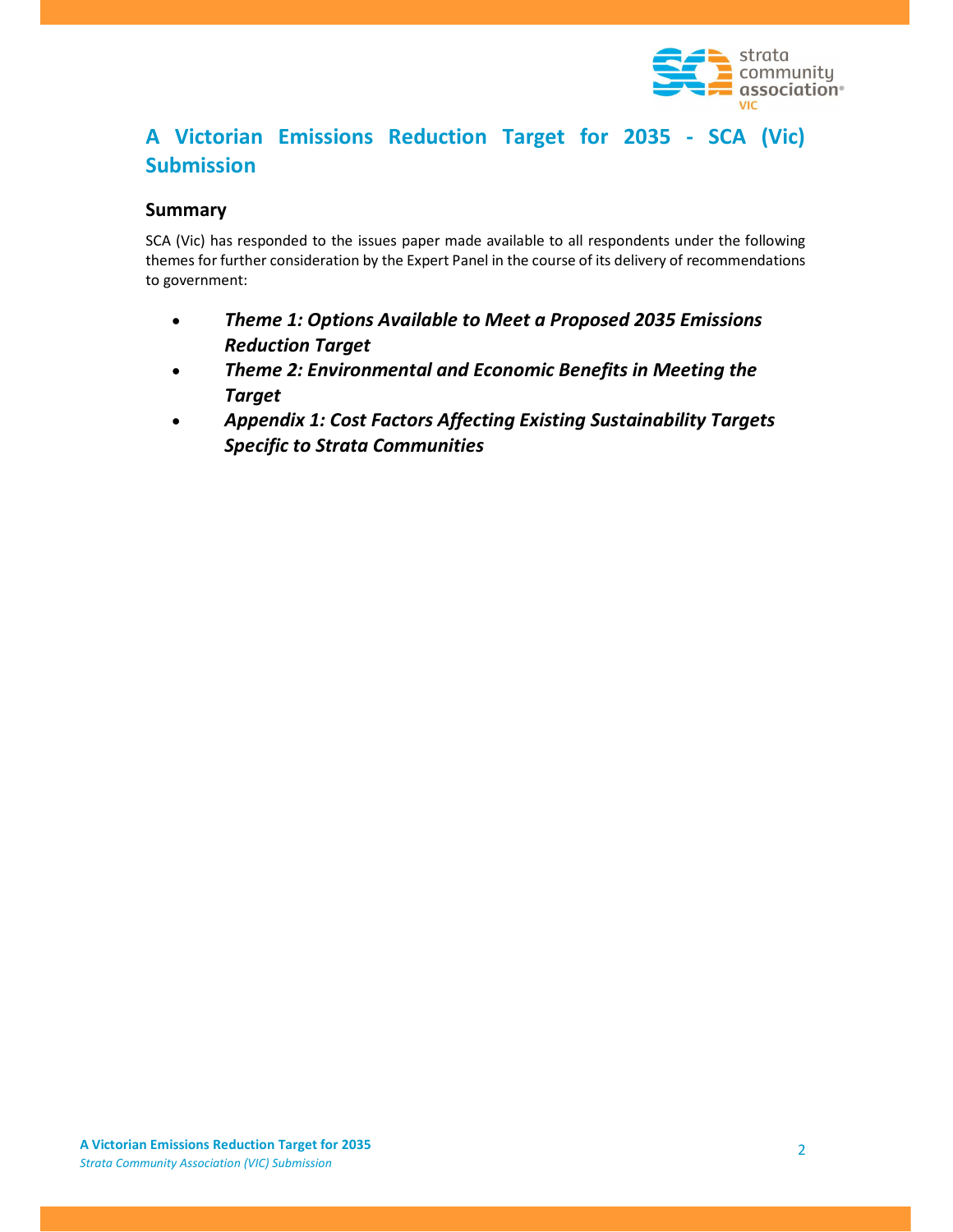

## Theme 1: Options Available to Meet a Proposed 2035 Emissions Reduction **Target**

Under the Climate Change Act 2017, the Victorian Government has formally set out interim and long-term emissions reduction targets and adaptation planning across multiple sectors of Victoria's economy and society, including the built environment.

In early 2022, the Department of Environment, Land, Water and Planning (DELWP) released its finalised report into climate change adaptability planning, outlining a whole-of-government approach to meeting future challenges arising from historic and 'locked-in' effects of climate change on the built environment in the short and long term.

Outcomes sought from the DELWP plan are as follows:

- Plan and construct buildings with improved resilience to climate-related hazards expected during their design life.
- Existing residential and commercial buildings retrofitted to improve thermal performance and resilience to heatwaves, with capacity for further upgrades as conditions change.
- Some design solutions such as improving airtightness may also have other adaptation benefits, such as reduction of infiltration of bushfire smoke.
- Upgraded energy-efficient heating and cooling systems to reduce the cost of achieving thermal comfort as a result of climate change.
- Consideration of the value of embodied energy contained in existing and heritage buildings.

Recommendations subsequently made in adaptability planning for 2022-26 include (but are not limited to):

- Pursue opportunities for upgrades of existing building stock, with a focus on improvements to housing for low-income and vulnerable Victorians to enhance resilience to increasing heat and other climate-related hazards.
- Improve the skills and capacity of practitioners, industry, and community organisations to understand and implement climate change management responses.

At the time of writing, approximately 25 per cent of Victorians live in strata-titled properties such as apartments and townhouses; a figure which will continue to grow into the near future as population growth continues.

Strata living in and of itself offers a more convenient and sustainable way for a growing proportion of Australian consumers, while also facilitating a multiplier effect upon consumer behaviours across multiple households when compared to a freestanding home.

The economies of scale contained within the built environment, and more specifically, in strata living, are unparalleled anywhere else within the Victorian, and broader Australian economies as it relates to the potential for future sustainability targets, particularly, net zero carbon emissions by the period 2030-2050, to be realised.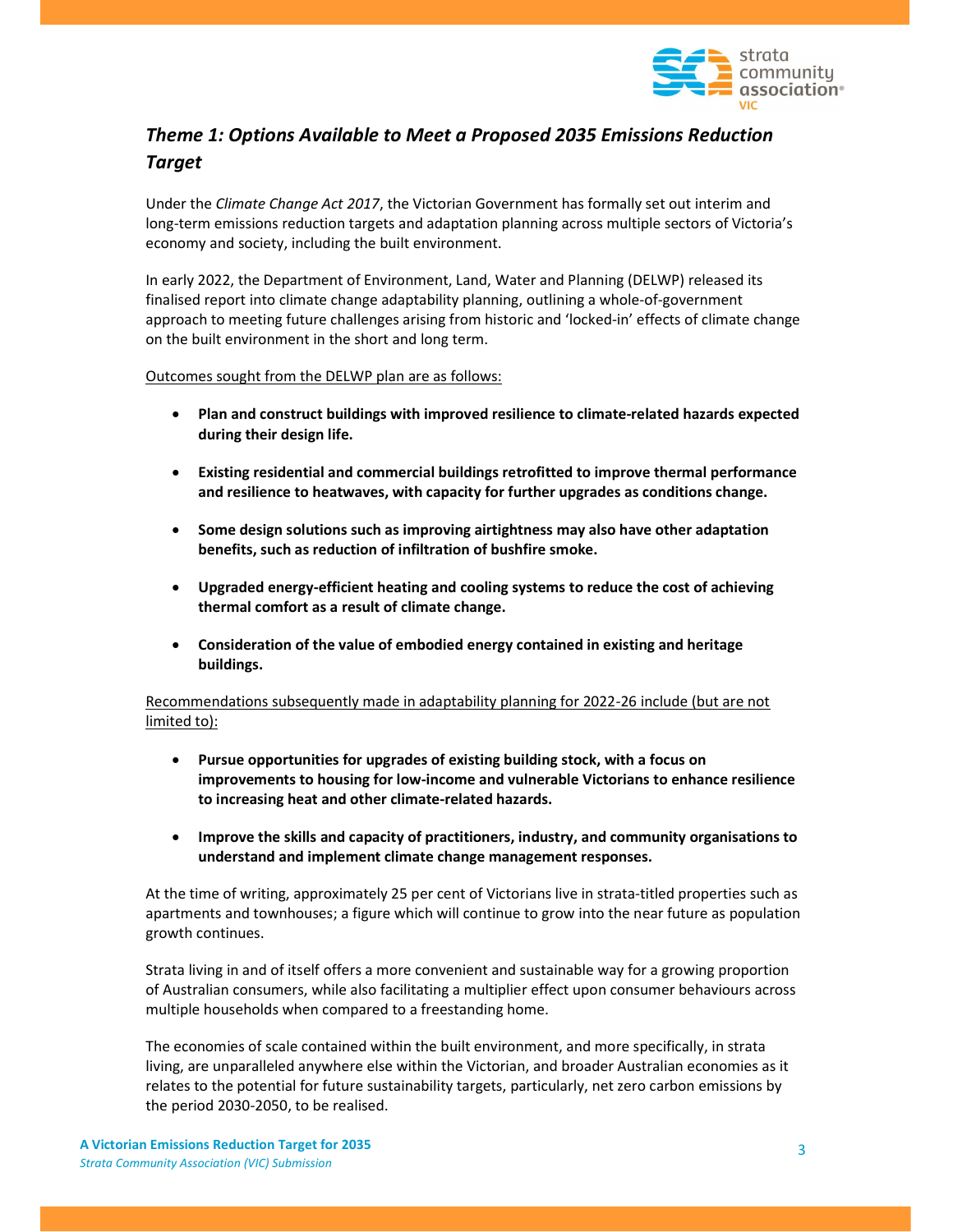

According to the National Australian Built Environment Rating System (NABERS), approximately 40 per cent of global carbon emissions originate from buildings, while concurrently using 40 per cent of global energy supplies, and 30 per cent of available drinking water<sup>1</sup>.

Therefore, SCA (Vic) continues to recommend the establishment of targeted financial support and assistance for the strata sector and for owners corporations, comprising of low/no-interest financing, grants and/or loans for relevant sustainability works in residential strata buildings.

#### Theme 2: Environmental and Economic Benefits in Meeting the Target

Financially supporting large-scale adoption of sustainability measures in strata under the aforementioned proposals where practical, will also stand to ease cost of living pressures on consumers.

Under the current Zero Emissions Vehicle (ZEV) Subsidy of up to \$3,000 for eligible vehicles under the value of \$68,740 available in Victoria, an average of \$500.00 per month on fuel costs has been saved by consumers under the scheme<sup>2</sup>.

Therefore, supporting the adaptation of strata buildings to accommodate EV charging is the next logical step to ensure that the remaining barriers to ownership of ZEVs are largely overcome, including costs of installation and 'range anxiety' arising from a lacking access to public charging infrastructure.

Furthermore, the Victorian Government has also acknowledged the need for increased electrification of appliances, and the imperative to move away from the use of gas cooktops, central hot water, and heating systems in order to facilitate the meeting of lower emissions targets in residential homes.

Support for the adaptation of strata to incorporate upgrades to increase the electrification of appliances within individual lots stands to benefit consumers in the longer term in the form of lower energy costs.

The increased use of renewable energy, microgrids and battery storage also stands to benefit consumers living in strata over the long-term where such adoption at scale is practical, largely due to the limited space available on most strata-titled properties, such as apartment complexes, to host this infrastructure.

Consideration of the type and model of batteries for energy storage as part of any future strataspecific program is important, given the possibility of fire hazard, as well as the capability for integrated storage to be able to run essential services within buildings beyond the 90-minute window expected in case of an emergency affecting said building.

Ventilation in buildings, both new builds and support for retrofitting under any iteration of a support package, should meet the standard of Variable Air Volume (VAV), to operate fresh air sustainably,

<sup>1</sup> https://www.nabers.gov.au/about/what-nabers

<sup>2</sup> https://www.premier.vic.gov.au/victorians-cutting-costs-zero-emissions-vehicle-subsidy